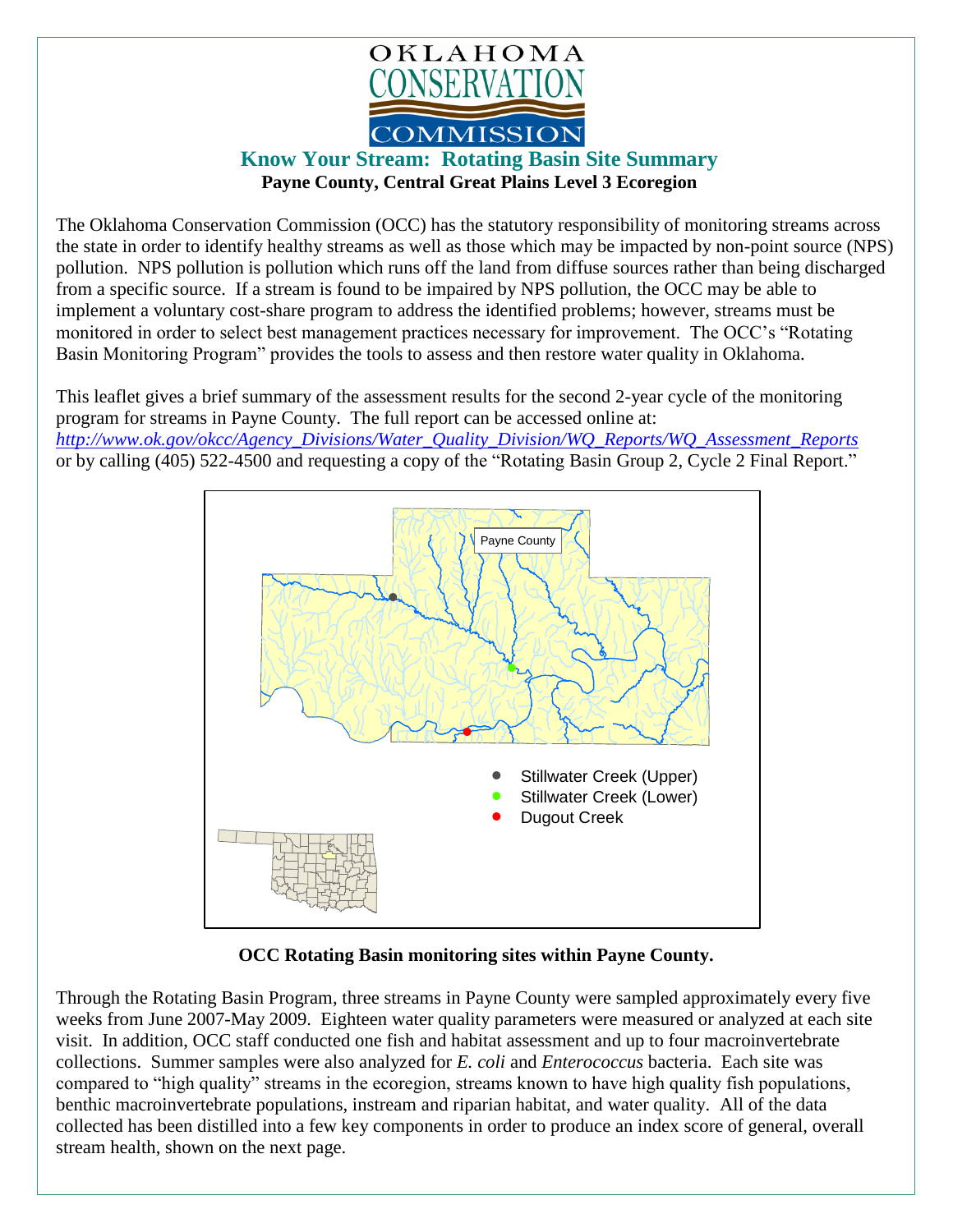**Summary of general stream health as determined by comparison to high quality streams in the Central Great Plains ecoregion and by assessment using Oklahoma State Water Quality Standards***†***.**

|                                                                                                                                                                                                 | <b>Moderate</b>     |                                    |                                    |
|-------------------------------------------------------------------------------------------------------------------------------------------------------------------------------------------------|---------------------|------------------------------------|------------------------------------|
| moderate<br>good<br>poor                                                                                                                                                                        | <b>Dugout Creek</b> | <b>Stillwater Creek</b><br>(Lower) | <b>Stillwater Creek</b><br>(Upper) |
| <b>Overall Stream Health</b>                                                                                                                                                                    | 43                  | 35                                 | 33                                 |
| Phosphorus                                                                                                                                                                                      | 5                   | $\mathbf{1}$                       | 5                                  |
| Nitrogen                                                                                                                                                                                        | 5                   | $\mathbf{1}$                       | 5                                  |
| Ammonia                                                                                                                                                                                         | 5                   | 5                                  | 5                                  |
| Dissolved Oxygen                                                                                                                                                                                | 5                   | 5                                  | $-5$                               |
| pH                                                                                                                                                                                              | 5                   | 5                                  | 5                                  |
| Turbidity                                                                                                                                                                                       | 5                   | 5                                  | 5                                  |
| Salts (chloride, sulfate, TDS)                                                                                                                                                                  | 5                   | 5                                  | 5                                  |
| Fish                                                                                                                                                                                            | 5                   | 5                                  | 5                                  |
| Macroinvertebrates                                                                                                                                                                              | 3                   | 3                                  | $\overline{3}$                     |
| Instream/Riparian Habitat                                                                                                                                                                       | 5                   | 5                                  | 5                                  |
| Bacteria                                                                                                                                                                                        | $-5$                | $-5$                               | $-5$                               |
| Scale of 1-5 with 5 being the best                                                                                                                                                              |                     |                                    |                                    |
| 1=significantly worse than high quality sites<br>KEY:<br>3=not as good as high quality sites but not impaired<br>5=equal to or better than high quality sites<br>-5=impaired by state standards |                     |                                    |                                    |

**Note: Most streams in Oklahoma are impaired by at least one type of bacteria.**

**Dugout Creek (OK620900-03-0080C):** This stream is impaired by state standards for bacteria levels. All other parameters are comparable to high quality streams in the ecoregion except the macroinvertebrate community which is not quite as good.

**Stillwater Creek (Lower) (OK620920-04-0040C):** The stream is listed as impaired by state standards for bacteria levels. The phosphorus and nitrogen concentrations are significantly higher than the high quality sites in the ecoregion. The macroinvertebrate community is of slightly poorer quality than the high quality streams.

**Stillwater Creek (Upper) (OK620900-04-0070T):** This stream is listed as impaired by state standards for low dissolved oxygen and bacteria levels. All other parameters are comparable to high quality sites except the macroinvertebrate community which is not as good.

*† The use of Oklahoma Water Quality Standards to assess streams and the 2010 results are described in the DEQ's 2010 Integrated Report, accessible online at: http://www.deq.state.ok.us/wqdnew/305b\_303d/2010\_integrated\_report\_entire\_document.pdf*